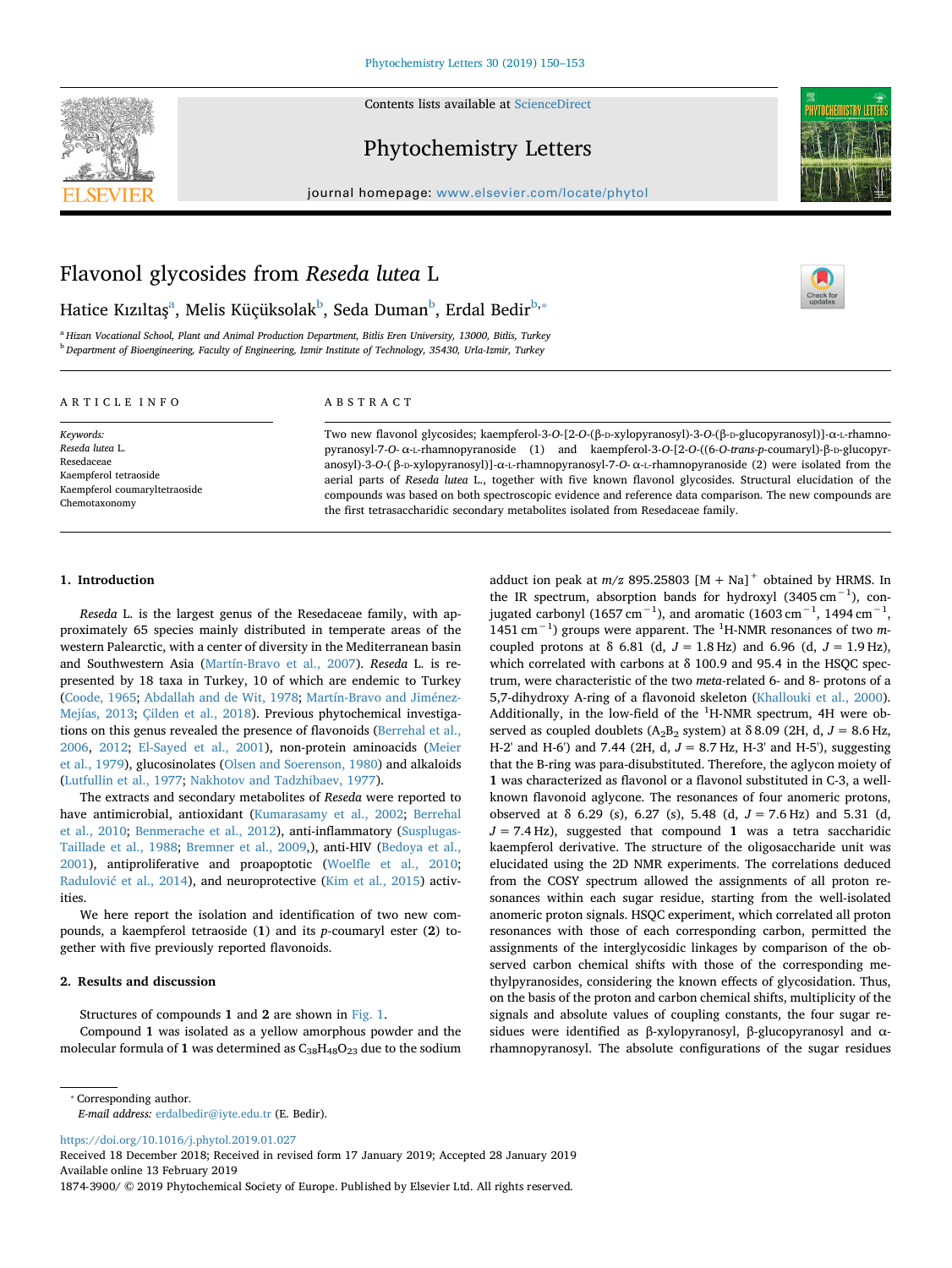<span id="page-1-0"></span>

**Fig. 1.** Structures of compounds **1** and **2**.

were established to be D for glucose and xylose, and L for rhamnose based on the optical rotation data of the isolated sugars and taking into consideration the biogenetic evidence derived from *Reseda* flavonoids.

The absence of any 13C-NMR glycosidation shifts for the 7-*O*rhamnopyranosyl, xylopyranosyl and glucopyranosyl residues suggested these sugars to be terminal. The position of each sugar residue was unambiguously determined by the HMBC experiment [\(Fig. 2](#page-1-1)), which showed long-range correlations between H-1 $v_{\text{rhm}}$  ( $\delta$  6.29 brs) and C-3 (δ 136.1), H-1"'<sub>xvl</sub> (δ 5.31) and C-2"<sub>rhm</sub> (δ 80.3), H-1""<sub>glu</sub> (δ 5.31) and C-3"rhm (δ 81.8), and H-1""'rhm (δ 6.27) and C-7 (δ 163.3). On the basis of these data, the structure of compound **1** was established as kaempferol-3-*O*-[2-*O*-(β-D-xylopyranosyl)-3-*O*-(β-D-glucopyranosyl)]-α-L-rhamnopyranosyl-7-*O*-α-L-rhamnopyranoside.

Compound **2** was also isolated as a yellow amorphous powder. The molecular formula of 2 was determined as  $C_{47}H_{54}O_{25}$  from its HRMS  $(m/z 1041.29511 [M + Na]<sup>+</sup>$ ). The IR spectrum of 2 showed absorptions of ester carbonyl (1688 cm−1), hydroxyl (3422 cm−1), conjugated carbonyl (1655 cm<sup>-1</sup>), aromatic (1604 cm<sup>-1</sup>, 1494 cm<sup>-1</sup>, 1451 cm<sup>-1</sup>) groups. The <sup>1</sup> H- and 13C NMR spectra of **2** showed the presence of aromatic and sugar moiety resonances.

The <sup>1</sup>H-NMR and COSY spectra revealed three distinct aromatic systems. First one displayed resonances at δ 7.48 (2H, d, *J* = 8.1 Hz, H-2""" and H-6""") and 6.97 (2H, d, *J* = 7.8 Hz, H-3""" and H-5"""). Considering the coupling pattern, i.e., two *ortho* couplings, it was inferred that **2** had a *para* disubstituted-aromatic ring. A *trans* disubstituted double bond (δ 7.97, d, *J* = 15.9 Hz and δ 6.68, d,  $J = 15.9$  Hz) was also observed. In the <sup>13</sup>C-NMR spectrum of **2**, the resonances for two olefinic carbons (δ 146.1 and δ 115.4), attributed to the *trans* double-bond system, and the carbonyl carbon resonance at δ 168.1 helped us to deduce a *p*-coumaryl residue in **2**. The long-range

<span id="page-1-1"></span>

**Fig. 2.** Key HMBC's of compound **1** (arrows from H to C).

correlations in the HMBC spectrum between olefinic protons (H-7""" and H-8"""') and carbonyl carbon (C-9""")/aromatic carbons (C-2""" and C-5""") substantiated the presence of *p*-coumaric acid moiety. After subtraction of the 9 carbon resonances from the aromatic region, the remaining resonances were attributable to a flavonoid skeleton. Detailed inspection of the 1D NMR spectra revealed that the remaining aromatic systems were consistent with the presence of kaempferol as in **1** [\(Table 1](#page-2-0) and [Fig. 1\)](#page-1-0). All the assignments of the aglycone moiety were secured by 2D NMR experiments, which also revealed that the oligosaccharide moieties of **2** were identical of compound **1**; however, a number of discrepancies were evident for glycosidic linkages. The HMBC spectrum [\(Fig. 3\)](#page-2-1) displayed long-range correlations from H-1"<sub>rhm</sub> (δ 6.37) to C-3 (δ 136.1), H-1<sup>"'</sup><sub>glu</sub> (δ 5.38) to C-2"<sub>rhm</sub> (δ 79.9), H-1<sup>""</sup><sub>xvl</sub> (δ 5.47) to C-3"rhm (δ 82.0), and H-1""'rhm (δ 6.27) to C-7 (δ 163.3) verifying that the position of xylopyranosyl and glucopyranosyl residues switched in the structure of 2 compared to 1. The <sup>1</sup>H-NMR spectrum of  $2$  also showed that methylene protons of glucose  $(H_2-6'')$ shifted downfield to  $\delta$  5.15 (m) and 4.90 (dd,  $J = 11.6$  and 7.4 Hz) confirming acylation at the C-6(*O*) position ([Kim et al., 1998](#page-3-22); [Liu et al.,](#page-3-23) [1999\)](#page-3-23). The linkage of the *p*-coumaryl group to the C-6(*O*) of the glucose was also confirmed by the cross peak between the carbonyl carbon at δ 168.1 and H<sub>2</sub>-6"' at δ 4.90 [\(Bloor, 1999](#page-3-24)).

The absolute configuration of sugar units were established after hydrolysis of the flavonoid fraction of *R. lutea*, and confirmed by the optical rotation data of the isolated sugars and biogenetic considerations.

Consequently, the structure of **2** was established as kaempferol-3-*O*- [2-*O*-((6-*O*- *trans-p*-coumaryl)-β-D-glucopyranosyl)-3-*O*-(β-D-xylopyranosyl)]-α-L-rhamnopyranosyl-7-*O*-α-L-rhamnopyranoside.

The known compounds kaempferol-3-*O*-[2-*O*-(β-D-xylopyranosyl)] α-L-rhamnopyranosyl-7-*O*-α-L-rhamnopyranoside (**3**), kaempferol-3-*O*β-D-glucopyranosyl-7-*O*-α-L-rhamnopyranoside (**4a**), isorhamnetin-3-*O*β-D-glucopyranosyl-7-*O*-α-L-rhamnopyranoside (**4b**), kaempferol-3,7 di-*O*-α–L-rhamnopyranoside (**5a**) and isorhamnetin-3,7-di-O-α-rhamnopyranoside (**5b**) were also isolated and identified by comparison of their <sup>1</sup>H-NMR spectra with literature data [\(Berrehal et al., 2012\)](#page-3-6).

Secondary metabolites of Resedaceae family are mainly flavonoids with flavone, flavonol and isoflavone skeletons. The previous phytochemical investigations on *Reseda* genus revealed the presence of luteolin, luteolin-7-*O* glucoside, luteolin 4<sup>2</sup>O-glucoside and apigenin *from R. luteola* ([Woelfle et al., 2010;](#page-3-18) [Moiteiro et al., 2008\)](#page-3-25), whereas quercetin, isorhamnetin and kaempferol and their glycosides from *R. villosa* (Berrahal et al., 2006), *R. muricata* [\(El-Sayed et al., 2001\)](#page-3-7) and *R. lutea* ([Rzadkowska-Bodalska, 1969](#page-3-26)) were also identified. Moreover, [Yuldashev et al. \(1996\)](#page-3-27) reported flavonol diglycosides of kaempferol, quercetin and isorhamnetin from *R. luteola*.

Two new compounds named kaempferol-3-*O*-[2-*O*-(β-D-xylopyranosyl)-3-*O*-(β-D-glucopyranosyl)]-α-L-rhamnopyranosyl-7-*O*- α-Lrhamnopyranoside and kaempferol-3-*O*-[2-*O*-((6-*O*-*trans-p*-coumaryl)-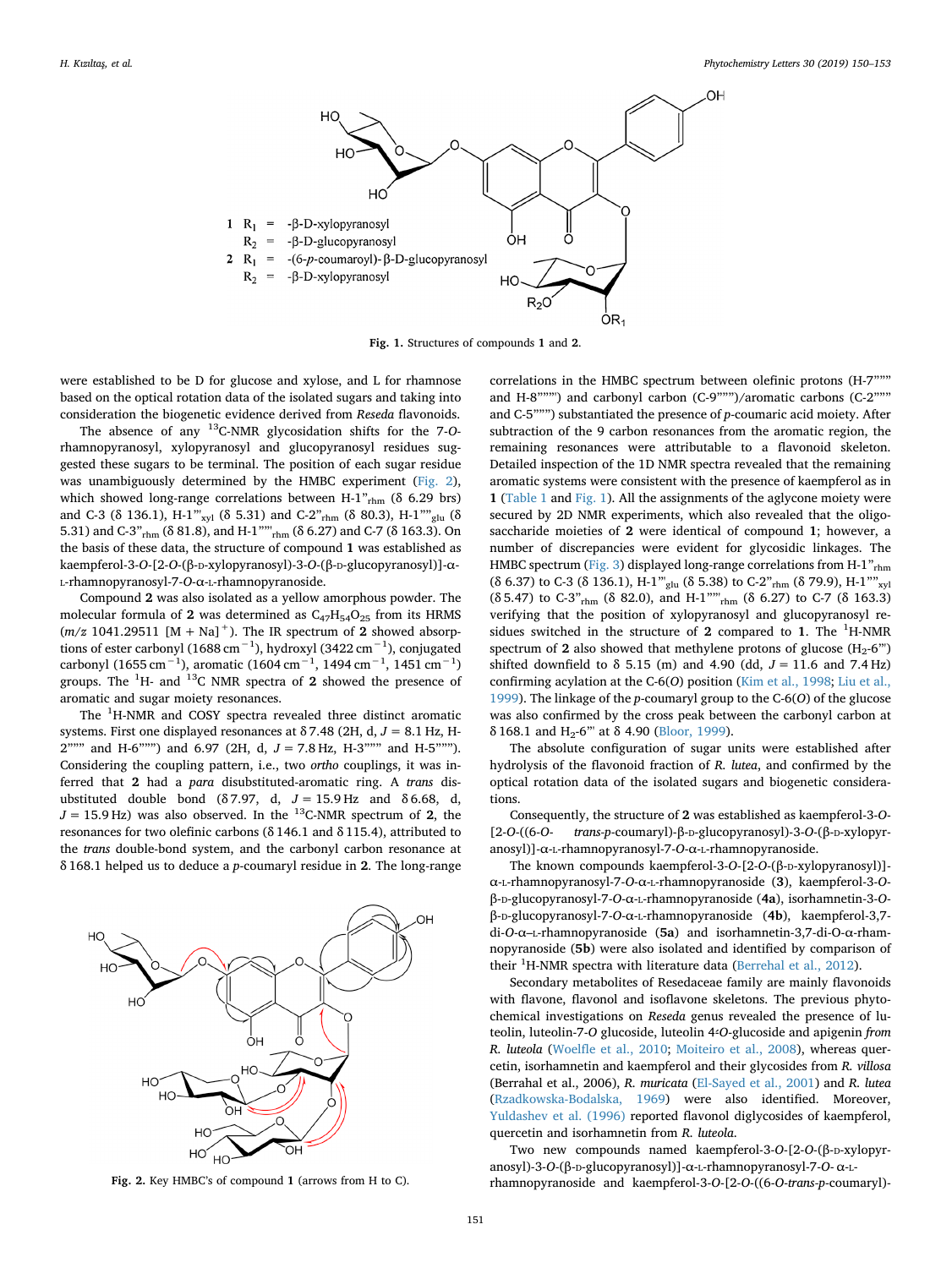#### <span id="page-2-0"></span>**Table 1**

| <sup>1</sup> H-NMR and <sup>13</sup> C assignments of 1 and 2 in Pyridine-d5. |  |
|-------------------------------------------------------------------------------|--|
|-------------------------------------------------------------------------------|--|

| H/C                                   | 1                                        |                  | $\overline{2}$                           |                  |
|---------------------------------------|------------------------------------------|------------------|------------------------------------------|------------------|
|                                       | $\delta_{\rm H}$ ( <i>J</i> in Hz)       | $\delta_{\rm C}$ | $\delta_{H}$ ( <i>J</i> in Hz)           | $\delta_{\rm C}$ |
|                                       |                                          |                  |                                          |                  |
| 1                                     |                                          |                  |                                          |                  |
| $\overline{2}$                        |                                          | 158.9            |                                          | 158.5            |
| 3                                     |                                          | 136.1            |                                          | 136.1            |
| 4                                     |                                          | 179.6            |                                          | 179.5            |
| 5                                     |                                          | 162.9            |                                          | 162.8            |
| 6                                     | 6.81 d $(1.8)$                           | 100.9            | 6.73 brs                                 | 100.9            |
| 7                                     |                                          | 163.3            |                                          | 163.3            |
| 8                                     | 6.96 d (1.9)                             | 95.4             | 6.94 brs                                 | 95.3             |
| 9                                     |                                          | 157.5            |                                          | 157.5            |
| 10                                    |                                          | 107.5            |                                          | 107.5            |
| 1'                                    |                                          | 121.7            |                                          | 121.8            |
| $2^{\prime}$                          | 8.09 d (8.6)                             | 132.1            | 8.14 d (8.0)                             | 132.1            |
| 3,                                    | 7.44 d (8.7)                             | 117.2            | 7.41 d (7.9)                             | 117.1            |
| 4 <sup>1</sup>                        |                                          | 162.7            |                                          | 162.6            |
| 5'<br>6'                              | 7.44 d (8.7)                             | 117.2            | 7.41 d (7.9)                             | 117.1            |
|                                       | 8.09 d (8.6)<br>$\alpha$ -L-Rhm (at C-3) | 132.1            | 8.14 d (8.0)<br>$\alpha$ -L-Rhm (at C-3) | 132.1            |
| 1"                                    | 6.29 brs                                 | 103              | 6.37 brs                                 | 102.6            |
| 2"                                    | 5.24 brs                                 | 80.3             | 5.26 brs                                 | 79.9             |
| 3"                                    | 4.83 dd (9.5, 3.1)                       | 81.8             | 4.84 m                                   | 82.0             |
| 4"                                    | 4.36 m                                   | 72.3             | 4.36 m                                   | 72.1             |
| 5"                                    | 4.47 m                                   | 72.1             | 4.32 m                                   | 72.1             |
| 6"                                    | 1.37 d (6.0)                             | 18.6             | 1.34 d (4.4)                             | 18.8             |
| $\beta$ -D-Xyl (at C-2 of Rhm at C-3) |                                          |                  | $\beta$ -D-Glu (at C-2 of Rhm at C-3)    |                  |
| 1"                                    | 5.31 d (7.4)                             | 107.3            | 5.38 d (7.5)                             | 107.0            |
| 2"                                    | 4.0 <sub>m</sub>                         | 76.0             | 3.97 m                                   | 76.0             |
| 3"                                    | $4.24 \text{ m}$                         | 78.8             | 4.25 m                                   | 78.7             |
| 4"                                    | $4.15$ m                                 | 71.5             | $4.02 \text{ m}$                         | 72.3             |
| 5"                                    | 4.30 m; 3.73 t (10.5)                    | 67.8             | 4.17 m                                   | 76.3             |
| 6"                                    |                                          |                  | 4.90 dd (11.6, 7.4); 5.15 m              | 65.3             |
| $\beta$ -D-Glu (at C-3 of Rhm at C-3) |                                          |                  | $\beta$ -D-Xyl (at C-3 of Rhm at C-3)    |                  |
| 1'''                                  | 5.48 d (7.6)                             | 106.4            | 5.47 d (7.1)                             | 106.8            |
| $2^{\prime\prime\prime\prime}$        | 4.15 m                                   | 76.2             | $4.21 \text{ m}$                         | 76.1             |
| 3'''                                  | $4.23$ m                                 | 78.6             | 4.14 m                                   | 78.7             |
| $4^{nn}$                              | 4.29 m                                   | 72.0             | $4.14 \text{ m}$                         | 71.6             |
| 5'''                                  | 4.00 <sub>m</sub>                        | 79.1             | 4.31 dd (10.7, 4.0); 3.77 t              | 67.9             |
|                                       |                                          |                  | (10.4)                                   |                  |
| $6$ ""                                | 4.53 dd (11.6, 2.0); 4.36                | 63.1             |                                          |                  |
|                                       | m                                        |                  |                                          |                  |
| $\alpha$ -L-Rhm (at C-7)              |                                          |                  | $\alpha$ -L-Rhm (at C-7)                 |                  |
| $1^{\prime\prime\prime\prime}$        | 6.27 brs                                 | 100.5            | 6.27 brs                                 | 100.5            |
| $2^{nm}$                              | 4.72 brs                                 | 72.1             | 4.70 brs                                 | 72.3             |
| 3''''                                 | 4.67 dd (9.1, 3.3)                       | 72.9             | $4.60$ m                                 | 72.8             |
| $4^{nm}$                              | 4.39 m                                   | 74.0             | 4.40 m                                   | 74.1             |
| 5''''<br>$6$ ""                       | 4.30 m                                   | 71.9             | 4.36 m                                   | 71.9             |
|                                       | 1.66 d $(6.0)$                           | 19.1             | 1.67 d(5.9)                              | 19.4             |
| $1$ ""                                |                                          |                  | p-coumaric acid                          | 126.4            |
| $2^{nm}$                              |                                          |                  | 7.48 d (8.1)                             | 130.9            |
| $3^{mn}$                              |                                          |                  | 6.97 d (7.8)                             | 117.0            |
| $4^{n n}$                             |                                          |                  |                                          | 161.8            |
| $5^{n n}$                             |                                          |                  | 6.97 d (7.8)                             | 117.0            |
| $6^{n m}$                             |                                          |                  | 7.48 d (8.1)                             | 130.9            |
| $7^{n n}$                             |                                          |                  | 7.97 d (15.9)                            | 146.1            |
| $8^{\dots}$                           |                                          |                  | 6.68 d (15.9)                            | 115.4            |
| $9$ ""                                |                                          |                  |                                          | 168.1            |
|                                       |                                          |                  |                                          |                  |

β-D-glucopyranosyl)-3-*O*-( β-D-xylopyranosyl)]-α-L-rhamnopyranosyl 7- *O*- α-L-rhamnopyranoside are reported here as new ones as well as first tetrasaccharidic secondary metabolites from the family Resedaceae [\(El-](#page-3-7)[Sayed et al., 2001;](#page-3-7) Berrahal et al., 2006; [Berrehal et al., 2012](#page-3-6)).

## **3. Experimental**

#### *3.1. General procedures*

High resolution mass spectra were obtained on Agilent 1200/6530 Instrument –HRTOFMS. IR spectra were obtained on Perkin Elmer Spectrum 100 FT-IR spectrometer. Optical rotation measurements were measured with ADP 410 Digital Polarimeter (Bellingham + Stanley

<span id="page-2-1"></span>

**Fig. 3.** Key HMBC's of compound **2** (arrows from H to C).

Ltd.) in distilled  $H_2O$ . 1D and 2D (COSY, HMBC, HSQC and NOESY) NMR spectra were recorded on Varian 400-NMR (400 MHz) spectrometer with TMS as internal standard at room temperature. 2D NMR spectra were run using standard Varian pulse programs. Column chromatography was carried out on silica gel (JT Baker, 40 mm), Sephadex LH-20 (Amersham Biosciences, 17-0090-02). TLC analyses were carried out on silica gel 60  $F_{254}$  (Merck) and RP-18  $F_{254s}$  (Merck) pre-coated aluminum plates. Compounds were detected by UV (254–366 nm) and spraying  $20\%$  H<sub>2</sub>SO<sub>4</sub> reagent followed by heating.

#### *3.2. Plant material*

*R. lutea* L. var. *lutea* L. was collected from Kagizman, Kars, Turkey in June 2017 (40°08'54.7"N; 43°06'44.1"E). The plant was confirmed by Dr. Ademi Fahri Pirhan (Deparment of Biology, Faculty of Sciences, Ege University, Izmir, Turkey). Voucher specimens (EGE 43,161) have been deposited at the herbarium of the Department of Botany, Faculty of Science, Ege University, Izmir, Turkey.

#### *3.3. Extraction and isolation*

The air-dried and grounded aerial parts of plant (620 g) were extracted with methanol (MeOH) (30%) (2.6 L) for 8 h, under reflux. After filtration, the solvent was evaporated under reduced pressure to dryness, and yielded 14.75 g extract. The methanolic extract was subjected to open column chromatography using D101 resin (250 g) ( $H<sub>2</sub>O$ : MeOH, 80:20 to 0:100; 20% decreasing polarity) to give 103 fractions (Fractions A1–A103). Based on the TLC profiles, the flavonoid-rich fractions (Fr.B: A56-79; 637.5 mg) were selected for further purification. Fr. B was chromatographed over silica gel (125 g) using EtOAc:MeOH:H<sub>2</sub>O (100:10:5, 750 mL; 100:12.5:7.5, 2530 mL; 100:15:10, 2000 mL; 100:17.5:13.5, 520 mL) to yield 256 fractions. Fractions B13–B24 (25 mg) was separated by Sephadex LH-20 (35 g) using MeOH (100%, 350 mL) to give **5a-5b** as a mixture (4.8 mg). Fractions B28–B44 (35 mg) re-chromatographed over Sephadex LH-20 (35 g) using MeOH (100%, 300 mL) to afford 40 fractions (D). Fractions D20–D40 (28.6 mg) were combined and subjected to Sephadex LH-20 (35 g) using MeOH (100%, 350 mL) to give **4a-4b** as a mixture (13.6 mg). Fractions B51-B59 (13.6 mg) were combined to afford compound **3** (17.3 mg). Fractions B90-B126 (38.6 mg) was purified on Sephadex LH-20 (35 g) using MeOH (100%, 450 mL) to give **2** (17.8 mg). Fractions B157–B198 (54.4 mg) was chromatographed on a silica gel column (40 g) using EtOAc:MeOH:H<sub>2</sub>O (100:10:5, 786 mL; 100:20:15, 250 mL) to afford 80 fractions. Fraction G36–G53 (27.2 mg) were combined and re-chromatographed over silica gel column (12 g) using Petroleum ether:CHCl<sub>3</sub>:MeOH:H<sub>2</sub>O (5:60:30:2300 mL; 5:60:40:7.5, 100 mL) to afford **1** (11.1 mg).